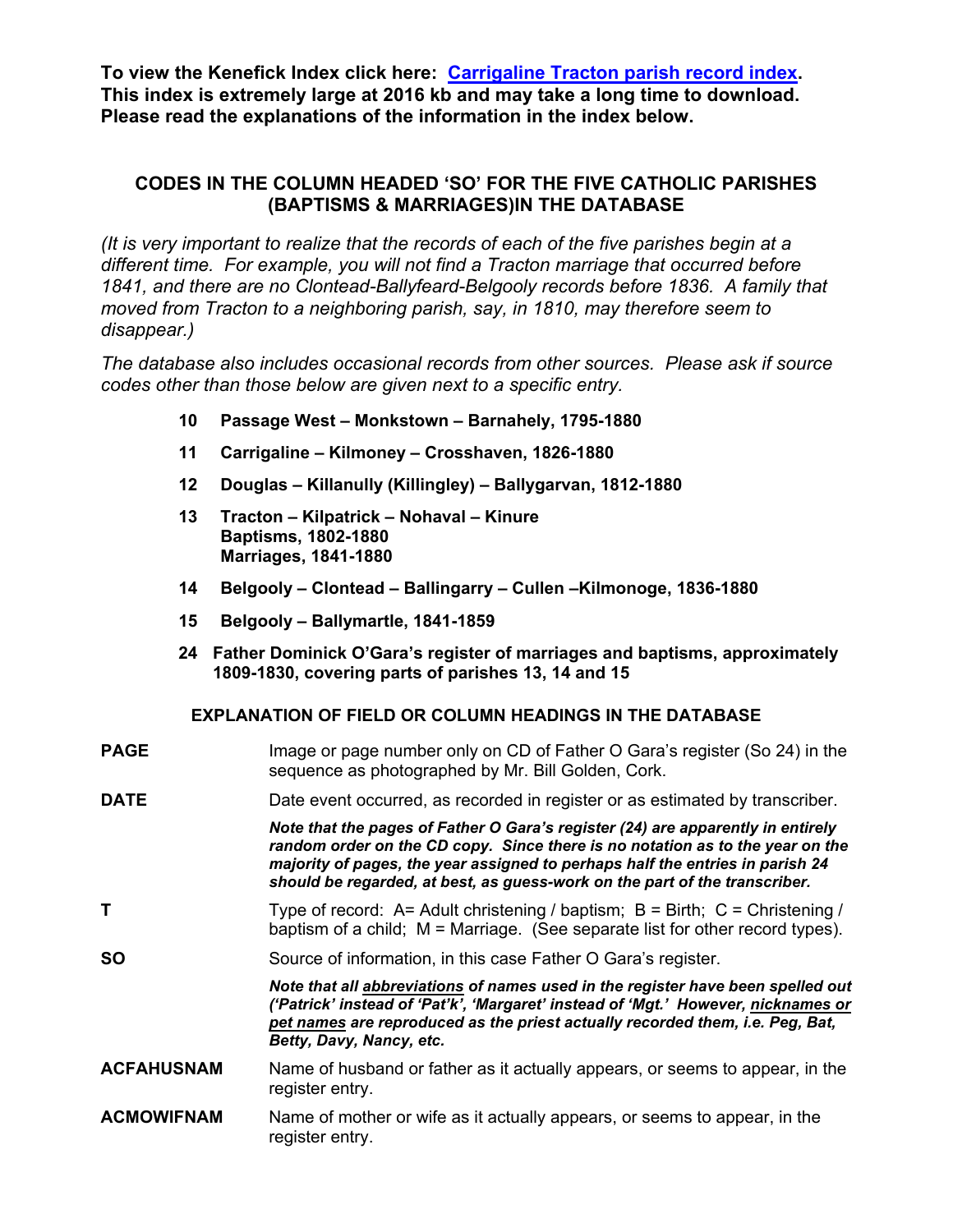**ACCHILDNAM** Name of child as it actually appears, or seems to appear, in the register entry.

> *Note that all given names and surnames in the registers of the five parishes are given in conventional English forms. Latin is not used, and there is no hint that the priest or the parishioners spoke Irish.*

> > **- 2 -**

- **REMARKS** Limited notes, if any. Year/month/day followed by a question mark mean that these are not legible on the page in question.
- **ADDRESS** Residence of family (usually townland or section of parish) as given in the register. Any address in brackets is not actually given in register but has been surmised by the transcriber from other evidence, most often from entries in *Griffith's Valuation* (generally in these parishes,1850-51).
- **WITSPO ONE** Name of first witness at marriage or first godparent at baptism.

**WITSPO TWO** Name of second witness at marriage or second godparent at baptism.

*Note that the preferred witnesses at marriage were the fathers of the bride and groom. In Clontead-Belgooly parish, there were occasionally three or even four witnesses to a marriage.* 

**ED SURNAME** Edited, standardized form of father and child's surname (i.e. Ahern instead of Aherne; Donnell instead of McDonald or McDaniel; Sullivan instead of Bogue or Boohig, Cowhig instead of Coffey or Coffee, etc.

> *Note that the prefixes 'Mac' ('Mc', 'Mag', 'Ma', 'M') and 'O' are always omitted from the standardized form of the surname in this database. 'McCarthy' is thus alphabetized under 'C', 'Magrath' under 'G'.*

- **EDFAHUSGIV** Standardized form of husband/father's given name (i.e. Bartholomew instead of Bat; Michael rather than Mick; William rather than Will).
- **EDMOWIFSUR** Standardized form of wife/mother's maiden surname. (See ED\_SURNAME).
- **EDMOWIFGIV** Standardized form of wife/mother's given name (i.e.Johanna rather than Hannah, Anne rather than Nancy; Julia rather than Julian or Jude or Judy.)
- **ED\_GIVNAM** Given name of person being baptized in its standard English form.
- **AUTO:** The unique number given automatically to each record by the Microsoft Access database program. You may use this number to refer to any specific record.

## **ERRORS AND INCONSISTECIES IN THE PARISH REGISTERS**

The errors or inconsistencies occurring in the data taken from the parish registers generally fall into the following categories:

- 1) Confusion of two different given names (e.g. 'Margaret' with 'Mary'; or 'Mary' with 'Norry', the latter a pet form of 'Honora'; 'Batt', a nickname for 'Bartholomew,' with 'Pat,' a nickname for 'Patrick'.). This confusion was probably due , most frequently, to the fact that the two names sound more similar in Irish than in English.
- 2) Confusion of the father's given name with that of the male child; or of the mother's given name with that of the female child.
- 3) Confusion of the given names of the married couple with the names of the witnesses or sponsors.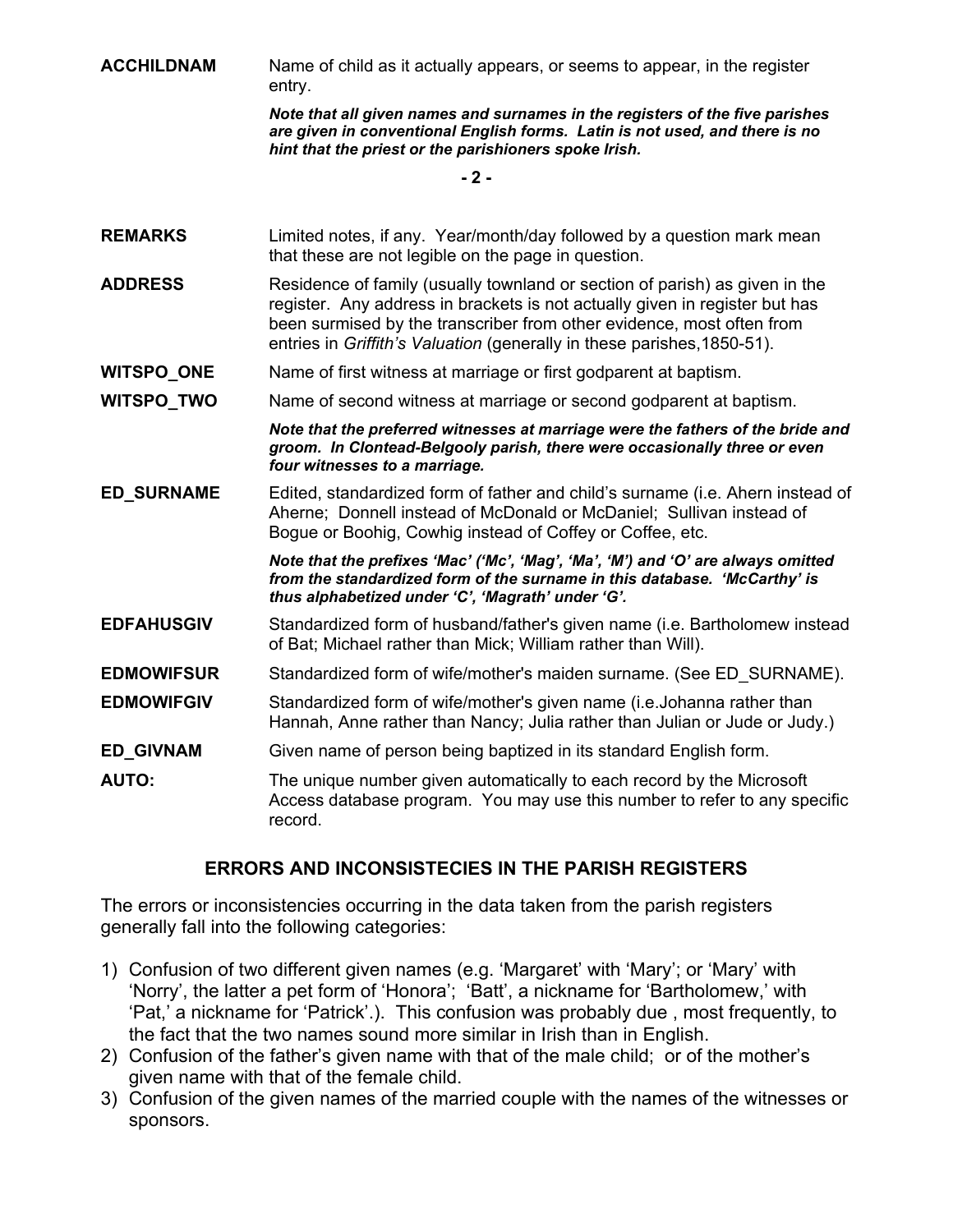- 4) Confusion of surnames, English or Irish, that were probably more similar in the spoken language than they are today ('Cullinane' and 'Callanan;' 'Cooney' and 'Coveney;' 'Delaney' and 'Glanny.')
- 5) Variant spellings of names with a different but generally accepted standard form ('Goggin' instead of the standard 'Cogan'; 'Fennelly' instead of the standard 'Fennell'; 'Coffee' or 'Coffey' instead of 'Cowhig').

**- 3 -** 

There are more specific reasons for misunderstandings on the part of the priests, who, after all, were often dealing with illiterate parishioners. First, it has been the practice in Ireland for centuries to substitute certain English given names and surnames for native Irish-Gaelic names. Such names were, and sometimes still are considered 'the same'. In the mid-19<sup>th</sup> century, the priest hearing the Irish name *Ó Dubáin* might record it as 'Duane', but more often he chose 'Kidney', because the Gaelic form resembles the word translated as *kidney* in English. In this case, the English version of the name, in the late twentieth century, is much more common than 'Duane'. For that reason, I have used the name 'Kidney' under which to group all 'Duanes' and 'Kidneys' in the data base.

A different situation occurred when bearers of a very numerous surname began using a nickname as a substitute for their original surname. This frequently happened in County Cork in the case of the Sullivans, some of whom, including several families in the Carrigaline area, began calling themselves by the nickname 'Boohig' or 'Bogue.' While most Bogues have now returned to the name Sullivan, some have not. Similarly, the names 'Dorney' and 'Canty' were once used interchangeably in the Carrigaline-Tracton area, but neither form has yet won out over the other, and it is possible that bearers of the two names are no longer conscious of the relationship.

Where I have encountered such inconsistencies or suspected real errors, I have enclosed the offending datum or data in curly brackets { }, made the necessary correction and, depending on the seriousness of the difference, have inserted in the 'Remarks' field the notation 'Corrected!' or 'Edited!' I leave it to the reader to accept or reject the improvement I have made.

To sort or index records and make them useable, it was also necessary to enter all spellings of given and family names in the database in *standard* or *ideal* forms on which orderly sorts could then be performed. This double entry system means, in essence, that sorts can be performed on the actual forms of the names given in the register, or, more efficiently, on the standard, ideal forms. This double-entry process, is probably unique in current projects to index Irish parochial records. At least, I have not heard of any other local or national projects in Ireland that use this technique. It should be noted that this method has required that the prefixes 'O' and 'Mc", and their variants, be entirely eliminated in the standard form of the name. Thus, the name *McCarthy* is sorted or aphabetized as 'Carthy'. This is the case even with 'Mc' names whose root forms are really different from what they appear to be. Thus, I have sorted 'McNamara' as 'Namara' even though the Irish form of the name is 'MacConmara'. In all these cases, I have followed the lead of Edward MacLysaght in his *The Surnames of Ireland*.

Where literacy is limited, and where most of a population is bilingual, it is not surprising that the number of errors made in the registers was large. To be maximally useful to the researcher, it was therefore necessary to submit the records to a far-reaching process of editing and improving the data. No changes are made, however, to the original entries